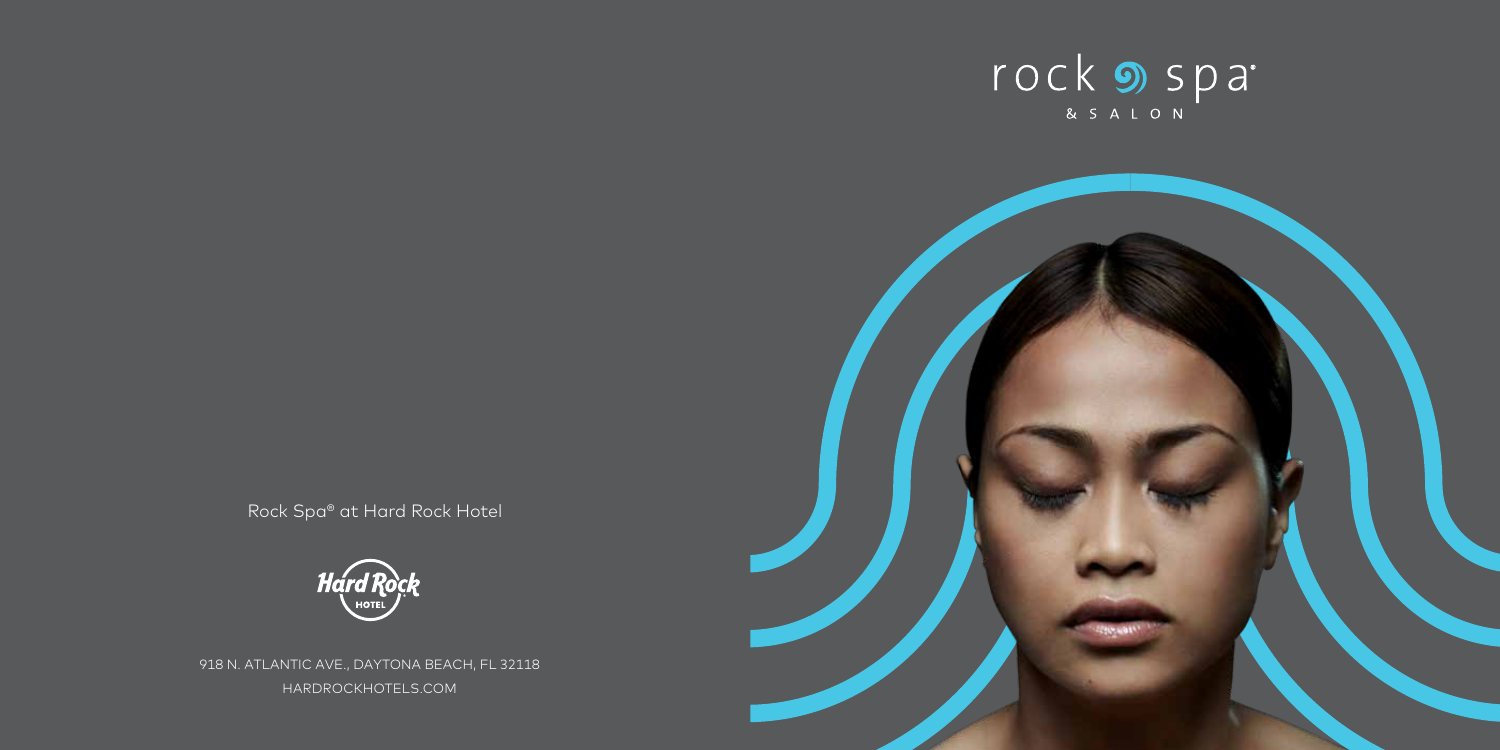# **Sucharge at Rock Spa & Salon. Super Structure Limited** Section.

The full-service Rock Spa will pamper, soothe and revitalize your soul. It's a relaxing and indulgent atmosphere comprised of five luxurious treatment rooms for massage, body treatments, facials and waxing. There is a separate salon area offering nail, makeup and hair services. Guests have access to two relaxation lounges with women's and men's locker rooms that include steam shower and rainfall shower. A spacious couple's suite with side by side massage tables and private shower. Request this room for any couples treatment. We also have options for you to receive services in other areas of the property.

Lockers, spa robes, and slippers will be provided.

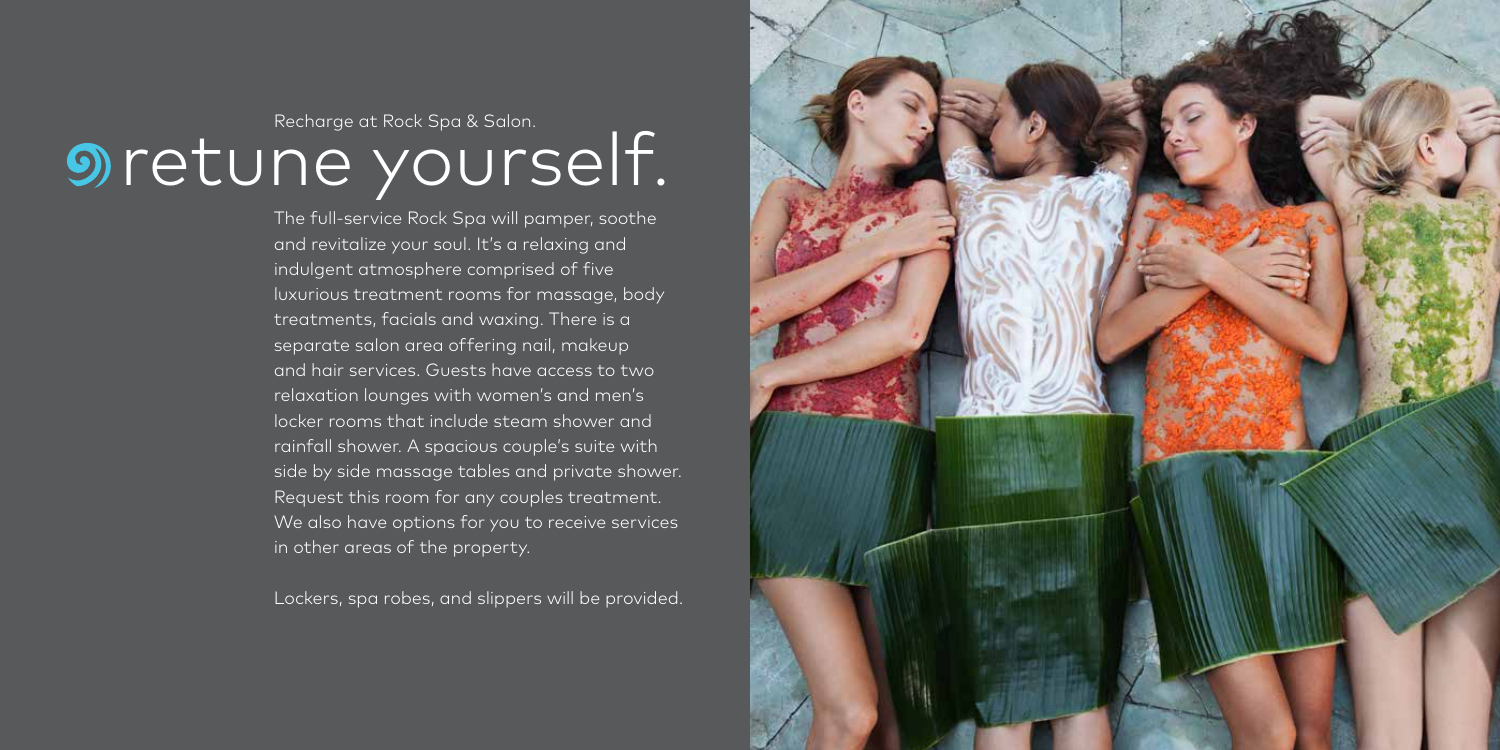### rhythm & motion. Rock Spa Exclusive.

#### SYNCHRONICITY MASSAGE

Lose track with the musical massage that takes you away from the world for a while. Our masterfully blended sound track takes you on an experiential journey, in sync with a performance of techniques, pressure and rhythm. The bodywork is designed to bring you to a deep state of well-being and relaxation. You've never felt music like this. 50 min \$135 or 80 min \$205

#### FACE THE MUSIC

Every Rock Star needs some rehab once in a while. This treatment brings the therapeutic benefits of sound vibration and clinically proven organic products to rejuvenate and hydrate facial skin. This journey leaves skin smoothed and refreshed, shedding years and restoring a star-worthy glow. 50 min \$135 or 80 min \$165

#### SMOOTH OPERATOR

Retune your skin and rock your soul with our two-part treatment that removes impurities and invites new nourishing elements in. Starting with a sugar scrub application which stimulates the lymphatic system, sloughs away dry skin and increases circulation. Closing with a soothing detoxifying wrap to release toxins, hydrate and smooth the skin. Wrapping it up on a high note. 50 min \$120

#### WRAP REMIX

The ultimate healing experience that warms you up and wraps you in bliss with a sweet finish. For the full body benefit, this treatment begins with a sugar scrub of which benefits are extensive as it stimulates the lymphatic system, sloughs away dry skin and increases circulation. Following our detoxifying wrap to nourish your skin, the 50 minute Synchronicity massage and cleansing facial mask complete the treatment. 110 min \$255

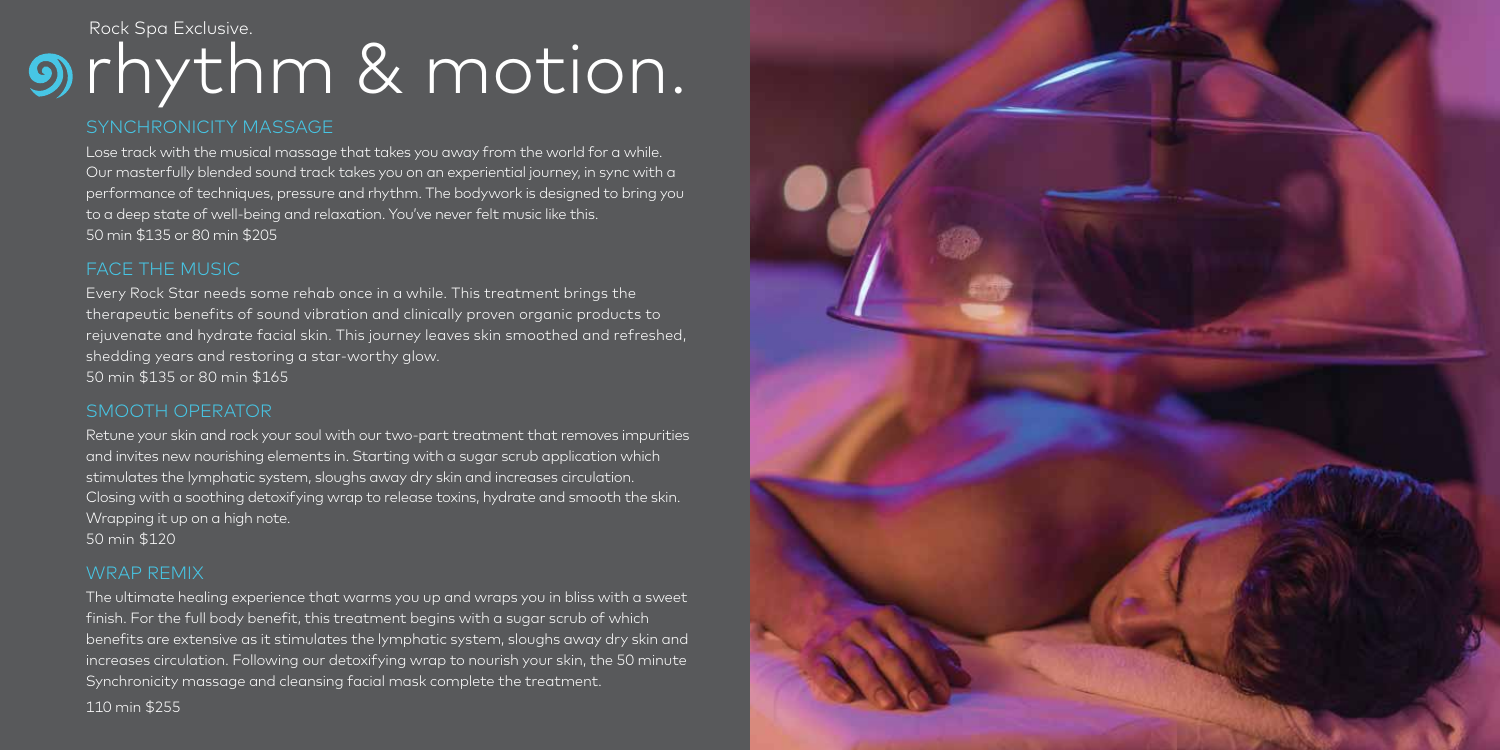### massage

#### CLASSIC POP

It's a classic for a reason. Long strokes with light to medium pressure soothe sore muscles and stimulate circulation, helping to revitalize and invigorate your body and spirit. 50 min \$115 or 80 min \$155

#### HEAVY METAL DEEP TISSUE

A powerful and firm body massage using hands, elbows, and forearms. Helps restore peak performance for stressed muscles, increases blood flow, and circulation to release muscle tension and alleviate fatigue. 50 min \$130 or 80 min \$170

#### IN SYNC

When you want relief for your aching muscles, those pesky knots that won't seem to go away, or limited mobility, this therapeutic massage is for you. Your massage therapist will work with you to provide a customizable massage experience. 50 min \$130 or 80 min \$170

#### ROCK ON

Smooth river stones provide deep heat to strategic areas on the spine, back, hands and feet. A totally relaxing experience, this calming process restores the equilibrium and inner peace. 50 min \$140 or 80 min \$180

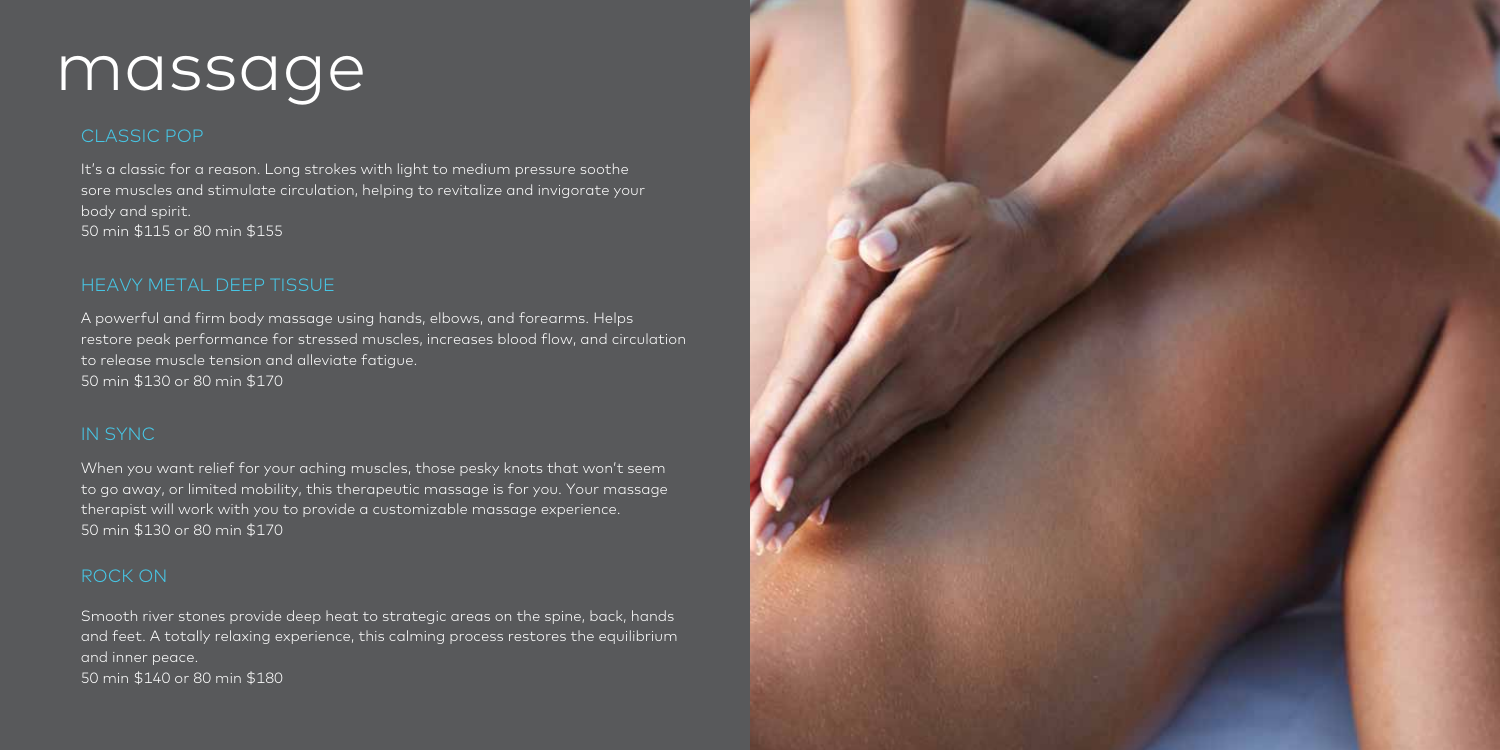### massage

#### TANGO

Four hands harmonize your custom massage, doubling the therapeutic effect. We recommend this at least once in your lifetime to bring you the ultimate massage experience! 50 min \$190 or 80 min \$280

#### ROCK A BYE BABY\*

Designed for expectant mothers past the first trimester, this full-body massage reduces excess water retention, promotes circulation and is sure to deliver a relaxing and pampering experience. 50 min \$120

\*Doctor's note clearing expectant mother must be provided for massage

#### DUET MASSAGE

Our couple's massage is available in our beautiful Couple's Suite. Prices Based on the massage you individually select.

Massage Enhancements

AROMATHERAPY \$10 SCALP TREATMENT \$10 HAND TREATMENT \$10 FOOT TREATMENT \$10

#### PERCUSSION ENHANCEMENT

Combine the intuition and expertise of our service providers with the technology and science of Hyperice to target areas of tightness and soreness while improving range of motion. \$20

#### TUB SOAK

Enhance your couple's experience with this 20 minute soak in our beautiful couple's suite. \$65 \*Subject to availability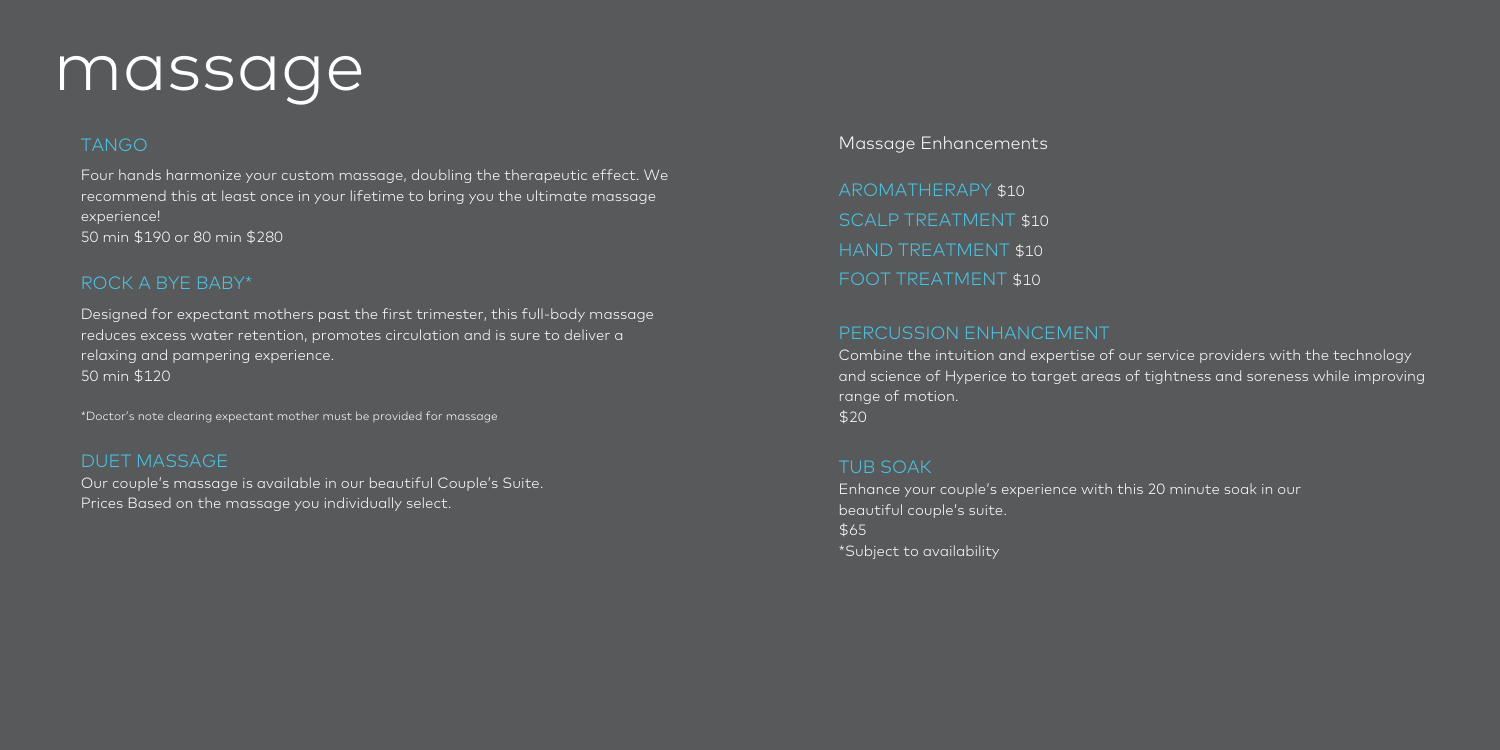## body

#### FIRMING AMPED UP SUGAR SCRUB

Feel totally buffed, revved up, and ready to rock after this invigorating exfoliation. An invigorating sugar scrub helps remove dead skin, leaving your body ready for our Body Firming Serum. An application of body butter finishes your experience, leaving you feeling like new. 50 min \$130

#### GET DIRTY

It's ok to get a little dirty. Erase the impurities of daily life with a dry brush exfoliation and experience the ultimate detox with this soothing clay wrap. This comforting wrap will cocoon, relax and conclude with a moisturizing lotion application. 50 min \$135

#### **WRAPTURE**

Immerse yourself in lavish luxury with this nurturing spa ritual that will lead to inner harmony. Aromatherapy oil and a gentle exfoliation is followed by a luxurious seaweed wrap to detoxify the skin and finishes with an application of hydrating moisturizer. You will emerge relaxed, nourished, and calm. 80 min \$165

#### SUNSHINE STATE OF MIND

When your skin's too hot to handle, we help you feel cool as a cucumber with this after sun treatment. We incorporate cool stones, healing aloe, chilled chamomile towels, and deep hydration to help you beat the heat. 50 min \$110

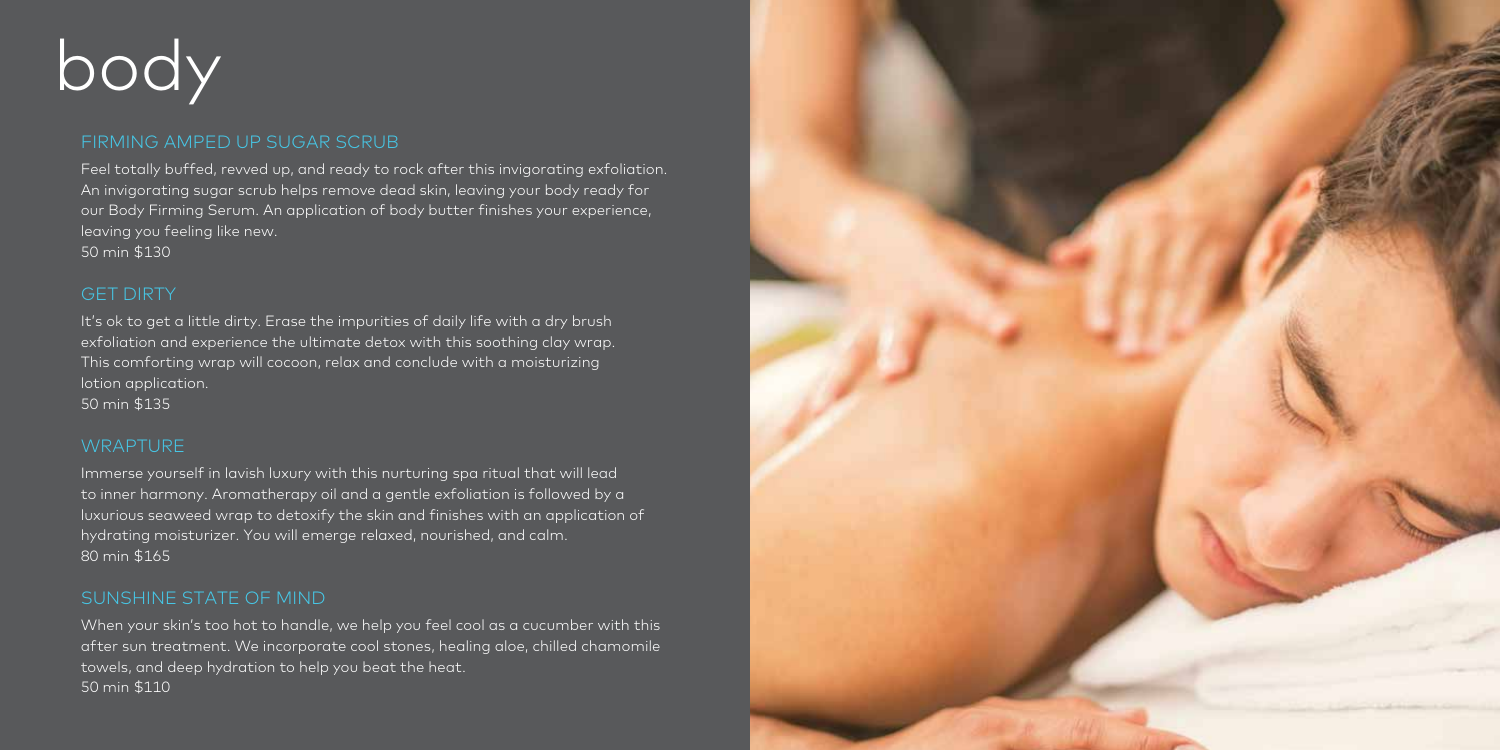## mini's

#### MINI MASSAGE

It may be short on time but won't be short in meeting your needs. This is designed to target one area of the body that needs that extra attention. 25 min \$70

#### EXPRESS YOURSELF FACIAL

Personalized mini-revival facial includes a cleansing, exfoliation, mask and moisturizer. It's a perfect treat for those on the go. 25 min \$70

#### REFLEX YOUR FEET

Balance your body by focusing on your feet to stimulate the body's energy points. 25 min \$70

#### DETOXIFYING BODY SCRUB

Refresh, smooth and refine the skin. After this gentle, full body exfoliation, your skin will feel silky, smooth and smell delicious. 25 min \$70

#### COCONUT ARGAN OIL SCALP TREATMENT

Nourishing oil coats and protects your hair. Pressure points on the scalp relieve tension throughout the body. Scalp massage completes the experience. 25 min \$70

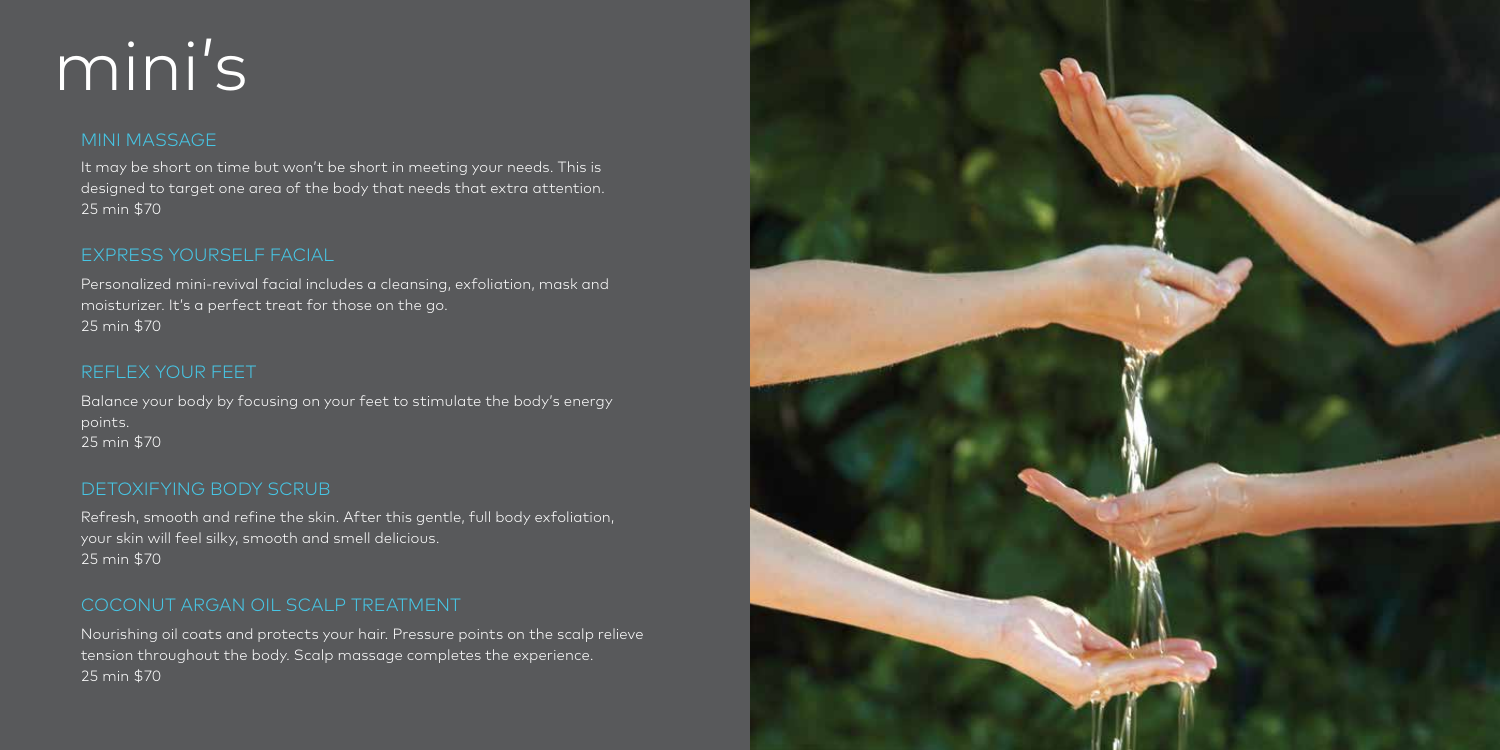## face

#### DRENCHED

Specifically designed around your personal skincare needs, this facial includes a gentle exfoliation to remove dull surface skin cells, a stimulating facial massage and rejuvenating mask. 50 min \$125 or 80 min \$175

#### IRON MAN

The ultimate grooming facial designed specifically for the skincare regimen of men, therapists customize the treatment for the needs of the individual. Perfect before and after travel, the intensive renewal process is wonderful for skin showing signs of aging or fatigue. 50 min \$120 or 80 min \$160

#### FOREVER YOUNG

Reverse the clock with our Forever Young Facial. Unmatched in its maximum concentration of active ingredients, this luxurious facial repairs cell damage and restores skin to a healthy, youthful state. 80 min \$205

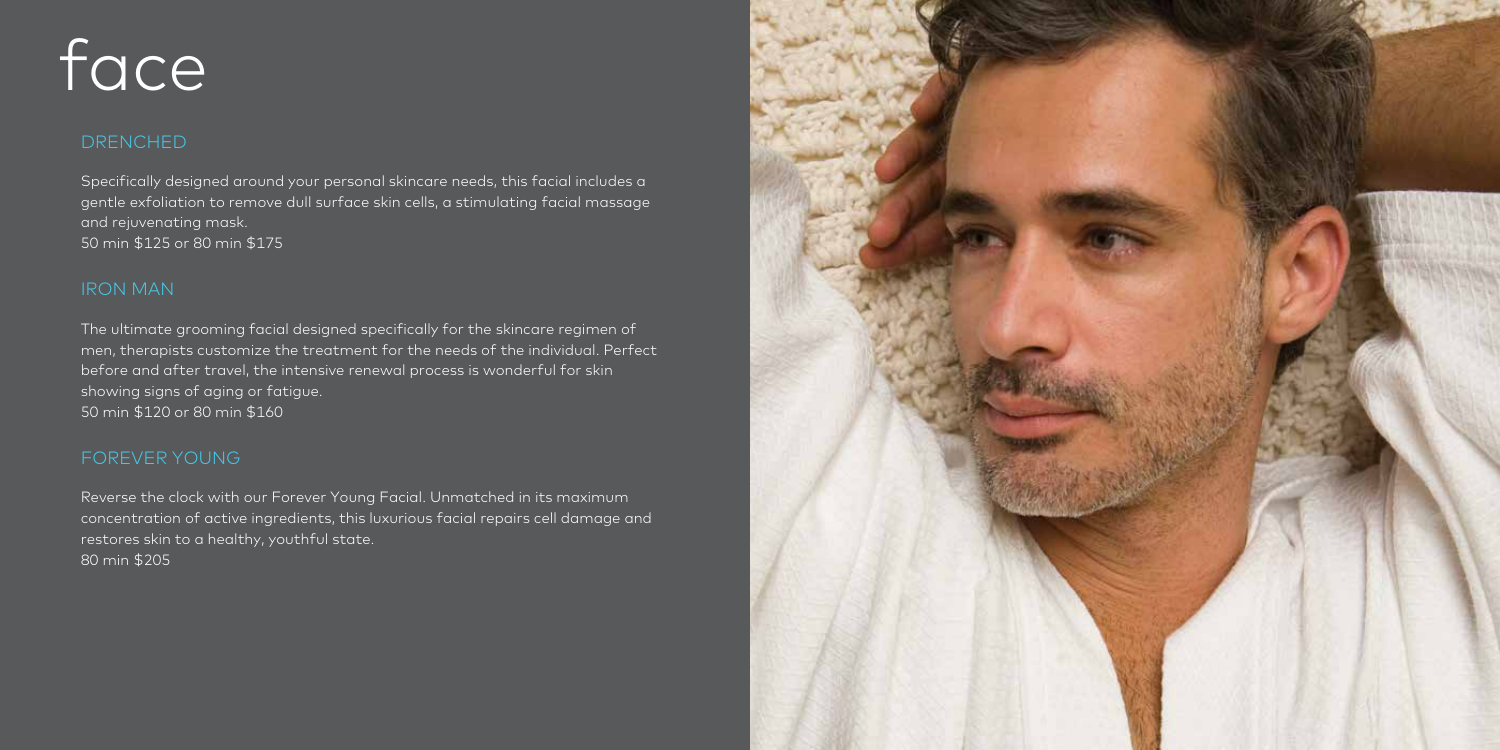## face

#### HYDRATING VITAMIN C

Turn back the hands of time with this powerful antioxidant treatment. Vitamin C and Enzymes ensure your skin will have a natural glow. This ultra-luxurious facial reduces the appearance of fine lines and wrinkles, boosts the skin's natural defenses and restores a youthful appearance. 50 or 80 min \$135/\$175

#### NATURE'S FACIAL

An organic blend of botanical herbs, natural exfoliators and super antioxidants, give your skin the boost it needs. Balances and nourishes your skin to deeply hydrate the skin while quickly reducing redness and other signs of irritation while bringing sensitive skin into a healthy state. 50 min \$120

FULL BODY WAXING available \$15 and up

ADD-ON EYE TREATMENT \$20

ADD-ON NECK & DÉCOLLETAGE \$30

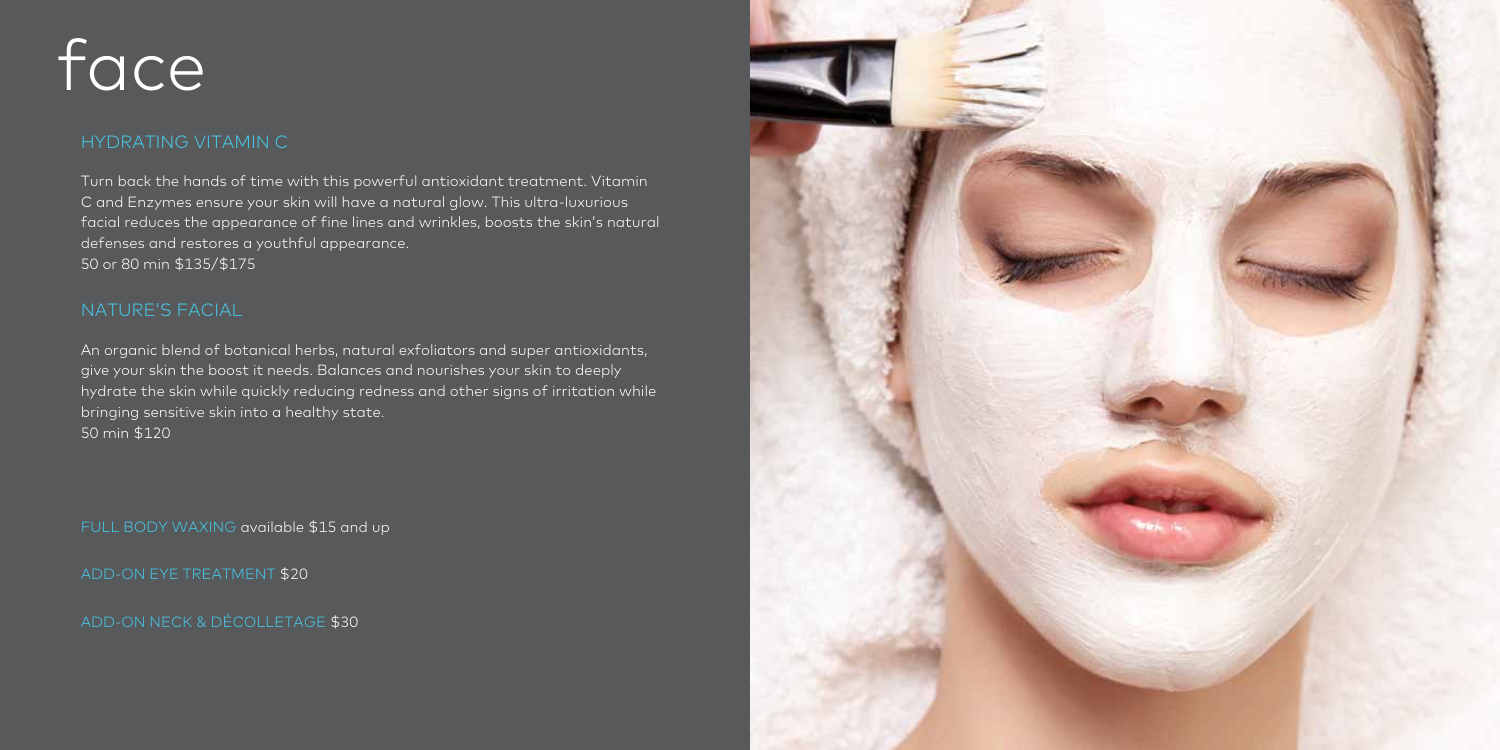### duo experiences

#### YOUR BODY IS A WONDERLAND

This ultimate couple's treatment begins with a gentle dry brush exfoliation to prepare the skin for a chocolate mask that is a skin softener, wrinkle defender and skin revitalizer which is painted on the body transforming it into a living canvas. Once the mask has been applied you are cocooned to allow the chocolate to revitalize your skin. You then enjoy a cascade shower in private to rinse away impurities. This decadent treatment concludes with a relaxing 50-minute couple's Classic Pop massage.

110 min \$395

#### ROCK OF LOVE

This customizable package is certain to create the perfect couple's escape from head to toe. Choose one treatment from each of the following:

• Choose any massage • Choose any facial • Choose any pedicure \*Customized package. Price based on selections

#### GIRLFRIEND'S GETAWAY

Gather up the ladies and celebrate your inner and outer diva. Includes a Classic Pop massage and Drenched facial per person. 100 min \$210 per person (2-person minimum).

#### ROCK STAR EXPERIENCE

Be the ultimate Hard Rock celebrity by reserving the spa for you and your entourage. Choose any four of our mini or express spa treatments for a truly customized experience. 100 min \$215

For a group of 5 or more we require a 50% deposit. No additional discounts may be applied to any Duo Experience packages.

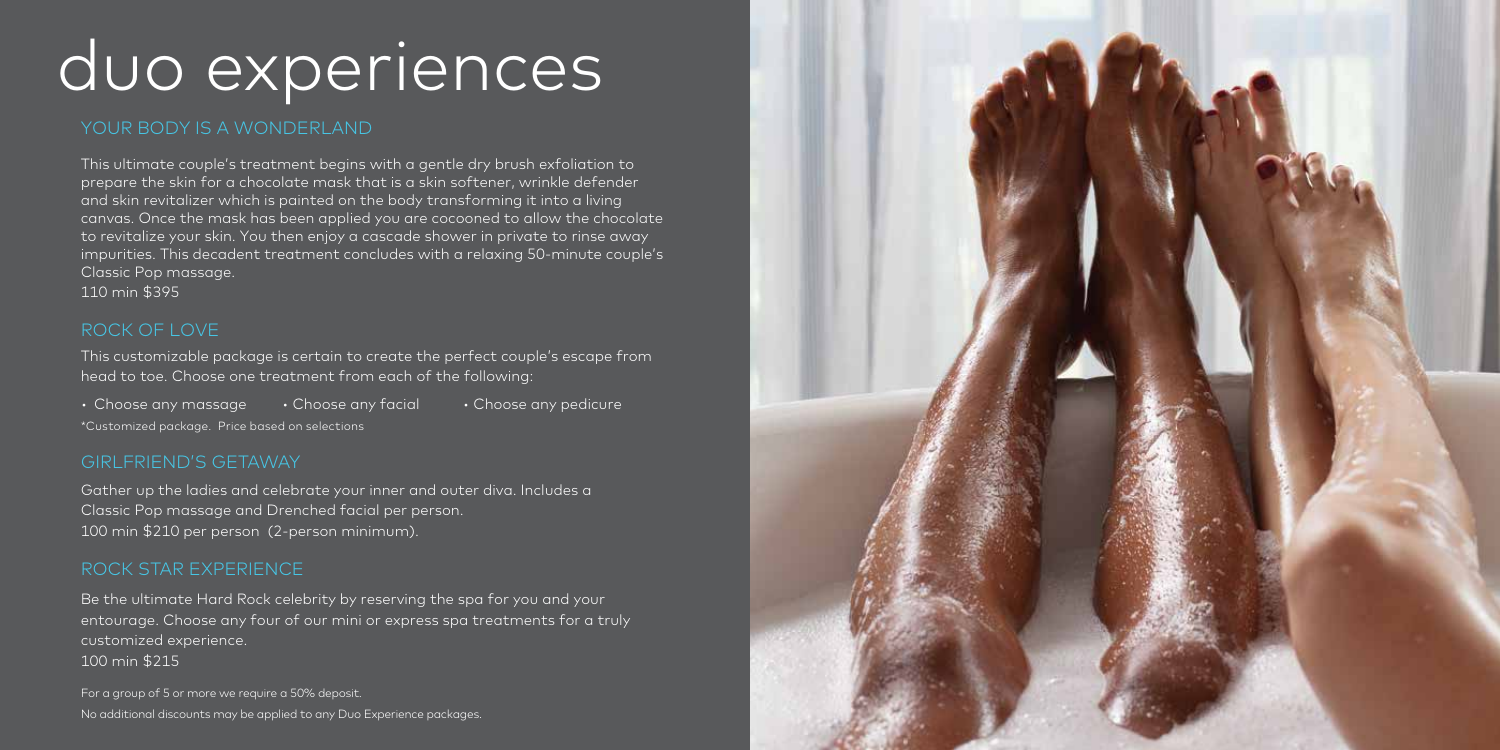## Salon Nail Services

#### PICTURE PERFECT MANICURE

This signature manicure includes nail shaping, cuticle care, hand exfoliation, masque, hydrating hand massage and paraffin hand dip sure to leave your hands ready for the paparazzi. It concludes with polish of choice or nail buffing. Enjoy a glass of sparkling wine while being pampered. 60 min \$65

#### PICTURE PERFECT PEDICURE

This signature pedicure includes nail shaping, cuticle care, foot exfoliation, masque, hot stone lower leg and foot massage, and paraffin foot dip. Your feet will feel and look picture perfect. It concludes with polish of choice or nail buffing, while enjoying a glass of sparkling wine. 80 min \$95

#### ROCK SPA NAILS

#### EXPRESS NAIL SERVICE

Nail and cuticle care followed by exfoliation, masque, and hydrating massage. Concludes with polish of choice or nail buffing. Manicure: 50 min \$55 Pedicure: 50 min \$75

#### Nail shaping, cuticle care and your choice of one color polish or nail buffing. Manicure: 25 min \$40 Pedicure: 25 min \$55

#### NAIL UPGRADES

Gel Polish \$20 Polish Change \$25 French Polish \$15 Gel Soak off from \$20 ADDITONAL NAIL SERVICES Paraffin hands \$18

Paraffin feet \$20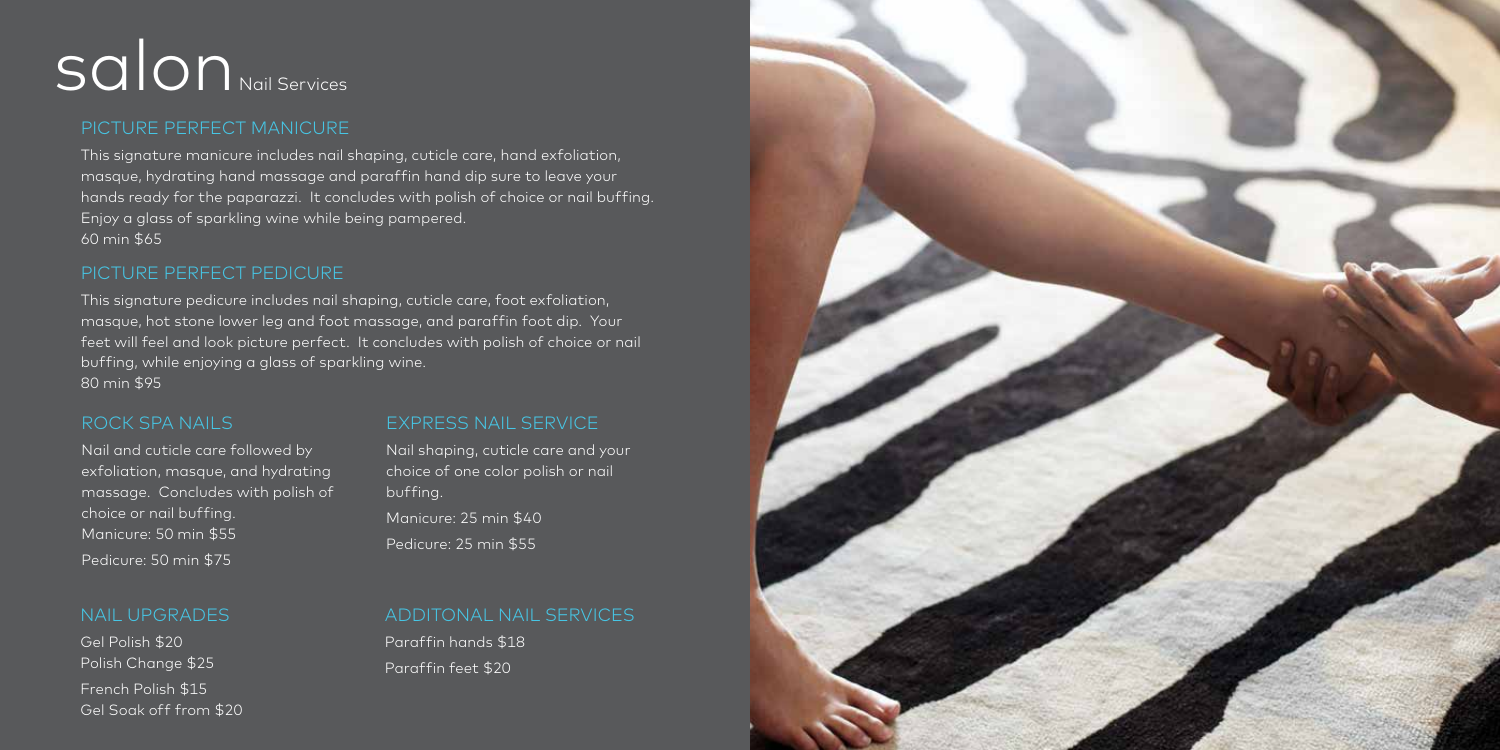### Salon Hair Services

HER HAIR SERVICES Ladies wash, haircut and style from \$85 Ladies Wash and Blow Dry (excludes hot tools) from \$60

#### HAIR ADD ON

Hot tools \$10

#### HIS HAIR SERVICES

Gentlemen's wash, haircut and style from \$40 Gentlemen's Haircut from \$30

#### ROCK STAR BEAUTY

Formal Special Occasion hair from \$75 Formal Bridal Hair Trial from \$75 Formal Bridal Hair from \$75 Make-up Application from \$65 Lash Application \$20 (includes lashes) \*A credit of 50% of the Trial charge will be applied to Bridal Hair the day of the wedding

#### STAGE READY\*

This package is perfect for any special occasion. Includes formal hair style, make up and lash application (includes lashes).from \$145 \*No additional discounts may be applied to Stage Ready package.

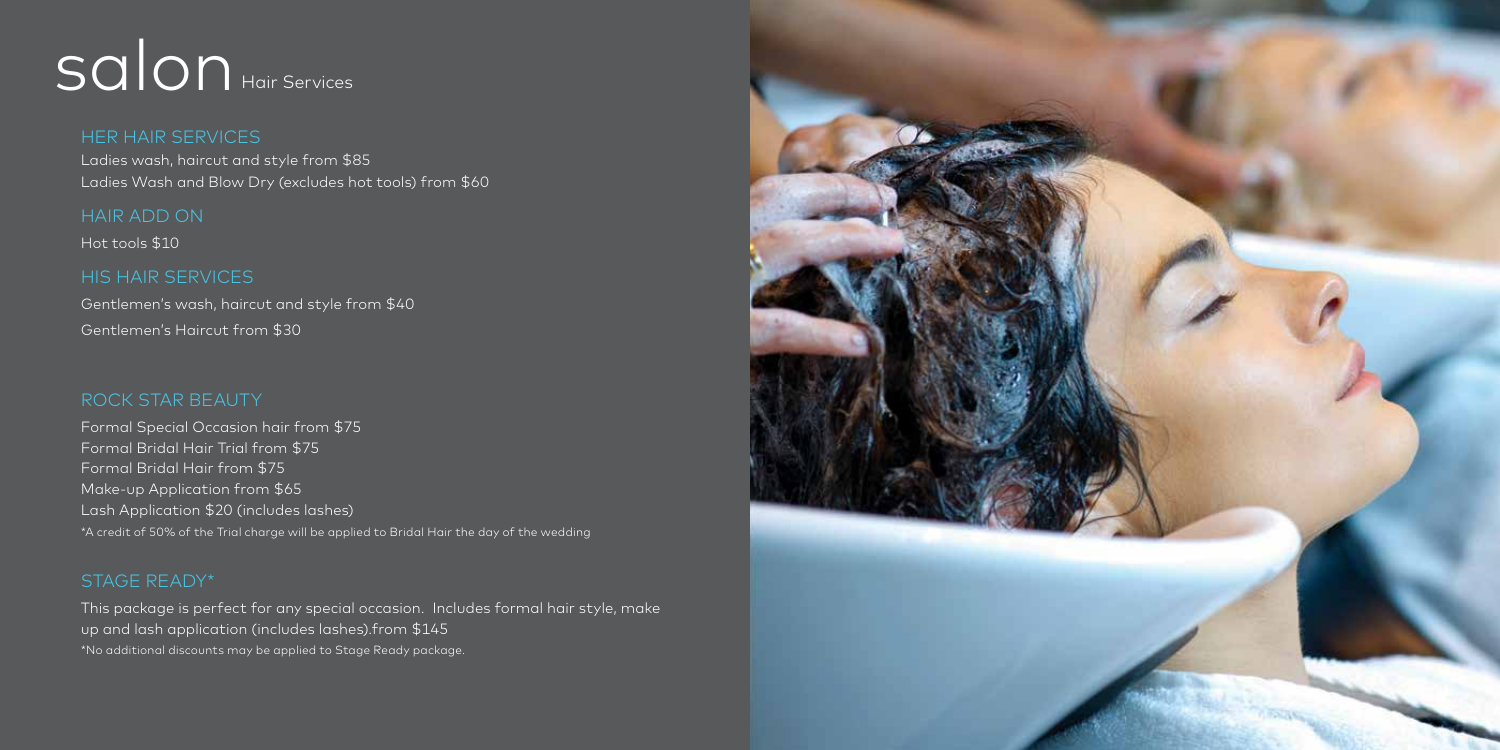### how to rock spa

#### SPA ETIQUETTE

We invite you to join us at Rock Spa at least 15 minutes before your scheduled appointment, providing you with sufficient time to change into your robe so we may begin your treatment on time. Late arrivals will not have the benefit of their full scheduled time.

A spa robe, slippers, and locker will be provided upon arrival.

If you choose, undergarments may be worn during treatments; however, all therapists are skilled in proper draping procedures to ensure your complete comfort and privacy.

If at any point a therapist feels a client is behaving inappropriately, he or she is authorized to stop the treatment immediately.

We ask that you do not bring cell phones, jewelry, or valuables in Rock Spa.

#### **GRATUITIES**

All spa treatments include the use of facility, robe, slippers, and a locker. For your convenience, a suggested 20% service charge will be added to the cost of your treatment. This service charge is dispersed to the spa staff members who served you during your visit. In appreciation for outstanding service, additional gratuities may be given to the staff at your discretion. Services may be charged to your guest room. We also honor cash and all major credit cards.